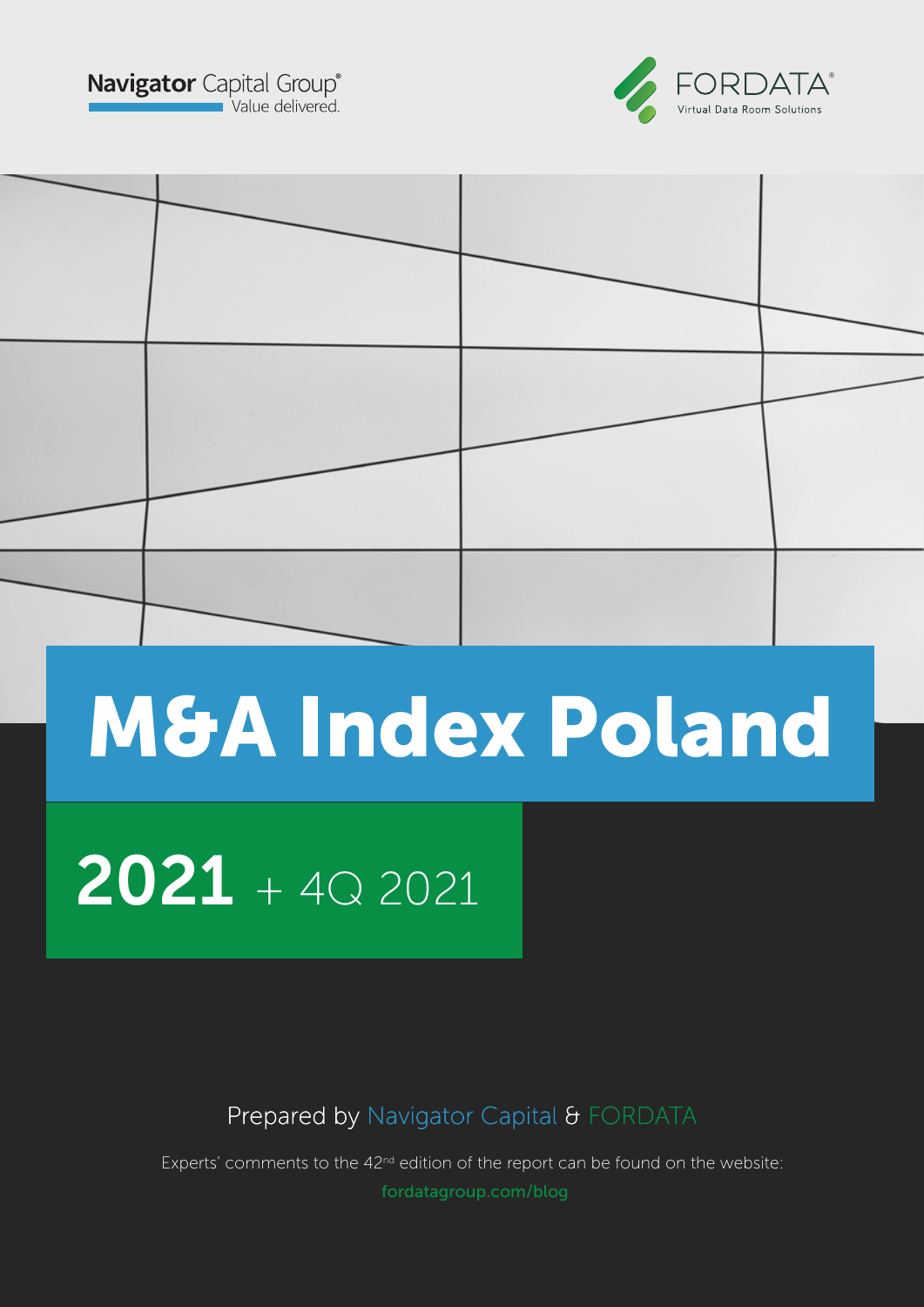Total number of transactions\*

328(2021)

The largest transaction\*\*

## EUR 2,5 bn

(Acquisition of Aviva Poland by Allianz SE)

\* based on public data \*\* among transactions with disclosed prices

## About the report:

The M&A Index Poland report is a position that has become a permanent fixture in the calendar of the industry summaries in Poland. The reports are prepared quarterly by a consulting firm Navigator Capital and FORDATA, a leader in the field of IT solutions which support M&A transactions.

These reports are created to monitor the dynamics of Polish M&A market and to demonstrate the most interesting transactions. We also monitor the frequency of use of the Virtual Data Room during M&A processes in Poland.

## Introduction

In 2021 we witnessed 328 transactions on the Polish M&A market. This is 99 more than in 2020. The largest transaction was the acquisition of a life insurance entity, Aviva Poland, by Allianz SE, a German insurance company listed on the Frankfurt Stock Exchange.

## Selected transactions

| <b>Target</b> | <b>Bidder</b> | <b>Seller</b> | <b>Value [EUR]</b> |
|---------------|---------------|---------------|--------------------|
| Aviva Polska  | Allianz       | Aviva Plc     | 2.5 <sub>bn</sub>  |

(28th January) Aviva Plc, the UK insurer, has sold all its shares in Aviva Polska to the German insurance company Allianz for approximately EUR 2.5 bn. Aviva will now focus on its key markets, i.e. the UK, Ireland and Canada, where it is the leader and has a strong growth potential. The company intends to use the increased capital for debt reduction, investment in long-term growth and returning excess capital to shareholders. Thanks to the transaction Allianz will become the second insurance company in Central and Eastern Europe, which means a successful pursuit of strategic increase of market share in the area.

| <b>Target</b>                          | <b>Bidder</b>                                       | <b>Seller</b>     | <b>Value [EUR]</b> |
|----------------------------------------|-----------------------------------------------------|-------------------|--------------------|
| <b>Budimex</b><br><b>Nieruchomości</b> | Cornerstone Partners.<br><b>Crestyl Real Estate</b> | <b>Budimex SA</b> | 335 m              |

(22nd February) Budimex SA, as a result of a review of strategic options conducted in 2020, decided to sell its subsidiary Budimex Nieruchomości. The entity, with assets valued at EUR 500m, became an acquisition target for Cornerstone Partners, a private equity fund established 20 years ago, and Czech developer Crestyl Real Estate, for whom it was the first transaction outside their home market. The acquirers decided to change the target's name to Spravia and began to work on expanding the business spectrum. Spravia's offer remains focused on residantial estate, however it will include also rental flats and premium flats.

| <b>Target</b>                             | <b>Bidder</b>   | <b>Seller</b>         | <b>Value [EUR]</b> |
|-------------------------------------------|-----------------|-----------------------|--------------------|
| <b>Polkomtel</b><br><b>Infrastruktura</b> | Cellnex Telecom | <b>Cyfrowy Polsat</b> | 1.52               |

(26th February) Cellnex Telecom, the leading European wireless telecommunications infrastructure operator based in Barcelona, has entered into a conditional agreement with the Cyfrowy Polsat Group, pursuant to which it will acquire 99.99% of the shares in Polkomtel Infrastruktura, which is part of the Group. The target of the acquisition has a rich portfolio of both passive (7,000 locations) and active (37,000 radio carriers) telecommunications infrastructure in Poland. The transaction was worth PLN 7.1 billion, making it the second largest M&A deal on the Polish market in 2021. Cellnex and Cyfrowy Polsat made an agreement, allowing the Group to use the sold infrastructure for 25 years. The agreement may be extended in the future for periods of 15 years. Last year also the transaction announced in October 2020 was completed, under which Cellnex acquired 60% of the shares in the company managing the telecommunications masts of the Play network from Illiad for EUR 0.8 billion.

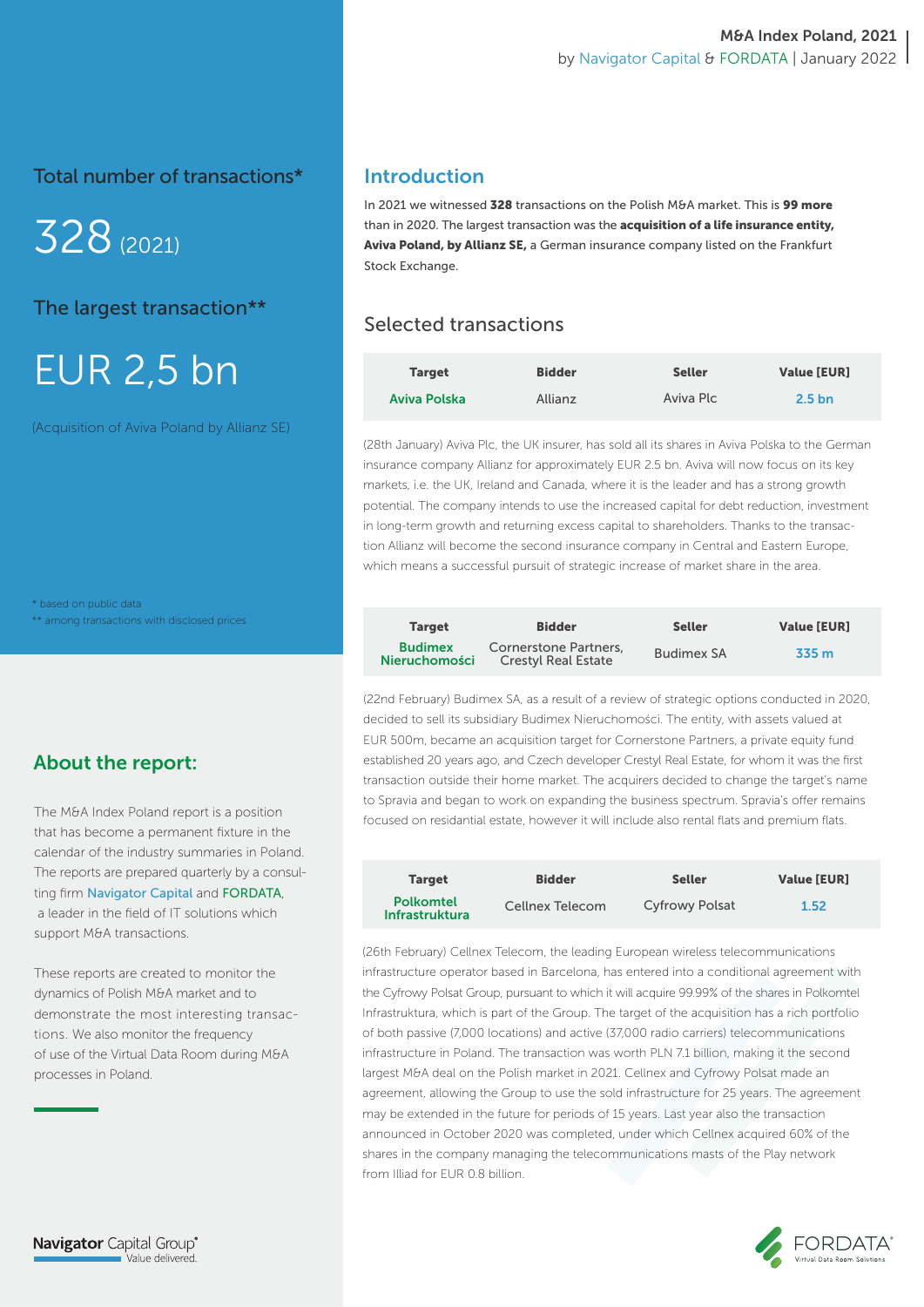## By sector

Transactions with the participation of Polish companies grouped by sectors (by number of transactions)

## TARGET (%)



BIDDER (%)



#### SELLER (%)



| <b>Target</b> | <b>Bidder</b> | <b>Seller</b>    | <b>Value [EUR]</b> |
|---------------|---------------|------------------|--------------------|
| Ambasador92   | Orkla         | Private Investor | <b>Undisclosed</b> |

(2nd March) Orkla, Norwegian supplier of branded consumer goods to grocery stores and bakeries, has acquired Ambasador92, Polish seller and distributor of bakery and confectionery products. Ambasador92 employs 128 people and generates sales at EUR 30.7 m as of 2020. Transaction is to enforce Orkla's position on the Polish market and to enlarge access to the developing Out of Home market. The transaction was carried out using the FORDATA Virtual Data Room.

| <b>Target</b>        | <b>Bidder</b> | <b>Seller</b>    | <b>Value [EUR]</b> |
|----------------------|---------------|------------------|--------------------|
| <b>Mondial Relay</b> | <b>InPost</b> | Private investor | 513m               |

(15th March) InPost has informed the public of the acquisition of Mondial Relay, the second largest e-commerce parcel distribution platform on the French market. The transaction value amounted for EUR 513 million. In 2020, Mondial Relay generated EBITDA of EUR 60 million and EUR 437 million revenue. The acquisition made inPost, which has been listed on the Amsterdam Stock Exchange since January 2021, the largest e-commerce delivery platform in Europe, granting it also with the appearance in the attractive French, Spanish and Belgian markets where it had not operated previously.

| <b>Target</b>                     | <b>Bidder</b> | <b>Seller</b> | <b>Value [EUR]</b> |
|-----------------------------------|---------------|---------------|--------------------|
| Trinseo rubber<br><b>business</b> | Synthos       | Trinseo       | 412 m              |

(21st May) The NYSE-listed leading global plastics producer Trinseo has decided to sell its synthetic rubber business. The buyer of the assets was Synthos, a chemical conglomerate controlled by M. Solowow. Trinseo's motivation to complete the transaction was to strengthen its balance sheet and obtain more flexibility in the process of choosing the development paths in other areas of activity, while Synthos gained access to a new, higher-margin market as well as increased production capacity and R&D facilities in Schkopau, Germany. The transaction required approval from the European Commission, which was obtained on 21 October.

| <b>Target</b> | <b>Bidder</b> | <b>Seller</b>              | <b>Value [EUR]</b>   |
|---------------|---------------|----------------------------|----------------------|
| Dietly.pl     | Zabka         | <b>MasterLifeSolutions</b> | <b>Not disclosed</b> |

(1st June) Dietly.pl, a national e-commerce platform operating in the diet catering segment, has been acquired by Zabka Group, a convenience store chain backed by the CVC Capital Partners private equity fund. Through Dietly.pl, customers can choose an offer from more than 400 diet catering providers, tailored to their individual needs. The acquisition is part of the Zabka Group's strategy to provide convenience solutions. It is another acquisition in this area, following the transaction of acquiring shares of Maczfit, that was announced in the first quarter of this year. The transaction was carried out using the FORDATA VDR system.

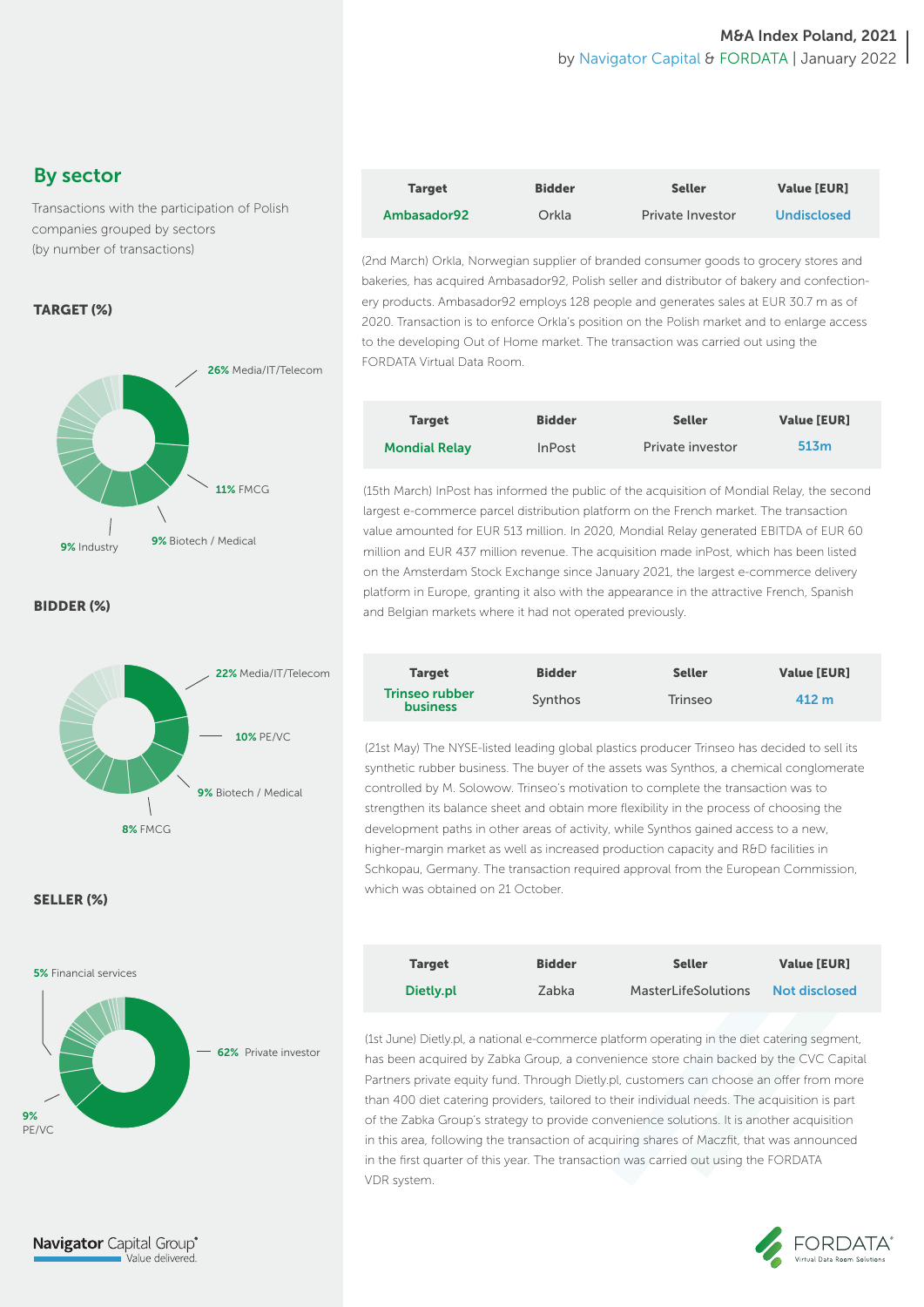| <b>Target</b>                               | <b>Bidder</b> | <b>Seller</b> | <b>Value [EUR]</b> |
|---------------------------------------------|---------------|---------------|--------------------|
| <b>Idea Bank Romania</b> Banca Transilvania |               | Getin Holding | 42 m               |

(3rd June) Idea Bank Romania, a subsidiary of the Polish Idea Bank, belonging to Getin Holding Group, was taken over by Banca Transilvania, the largest Romanian financial group in terms of assets. The acquisition will include Idea Broker de Asigurare and Idea Bank Leasing. Idea Bank Romania provides services to individuals and small and mediumsized enterprises. For Banca Transilvania, the acquisition is part of its strategy to develop online banking.

At the beginning of Q2 2021, Getin Holding also announced the sale of all its shares in Idea Bank Belarus to Minsk Transit Bank for ca. PLN 75.7 million. The transaction was carried out using the FORDATA VDR system.

| <b>Target</b>        | <b>Bidder</b> | <b>Seller</b>    | <b>Value [EUR]</b>   |
|----------------------|---------------|------------------|----------------------|
| <b>Edina Vetcare</b> | TDJ           | Private investor | <b>Not disclosed</b> |

(25th June) Family investment firm TDJ has announced that it has invested in Edina Vetcare Group, a company managing network of veterinary clinics. This was one of the three transactions completed by TDJ last year, in line with its strategy to further increase the diversification of entities in which TDJ has capital exposure. The target of the acquisition process owns over a dozen veterinary clinics providing services in major Polish cities. Edina Vetcare plans to increase the number of controlled clinics dynamically to 200 across all the country, thanks to the support of the investor. The veterinary care market is currently attracting significant interest from institutional investors and apart from TDJ-backed Edina Vetcare Group, also Luxvet24, backed by private equity fund Oaktree, has plans to consolidate it.

| <b>Target</b> | <b>Bidder</b>    | <b>Seller</b>    | <b>Value [EUR]</b> |
|---------------|------------------|------------------|--------------------|
| <b>Rortos</b> | Ten Square Games | Private investor | 45 m               |

(1st July) Ten Square Games, a mobile games developer listed on the Warsaw Stock Exchange, has acquired Italy's Rortos for EUR 45 million, 9.8x normalised EBITDA of the acquisition target. The transaction is connected with the long-term development strategy of the developer known for Fishing Clash and Hunting Clash, which, apart from organic growth manifested by the opening of studios in Berlin and Bucharest, also assumes growth through acquisitions. Rortos can be considered a valuable asset in TSG's portfolio as it is a global leader in the flight simulator segment of the mobile market with an experienced team and know-how.



**Navigator** Capital Group® Value delivered.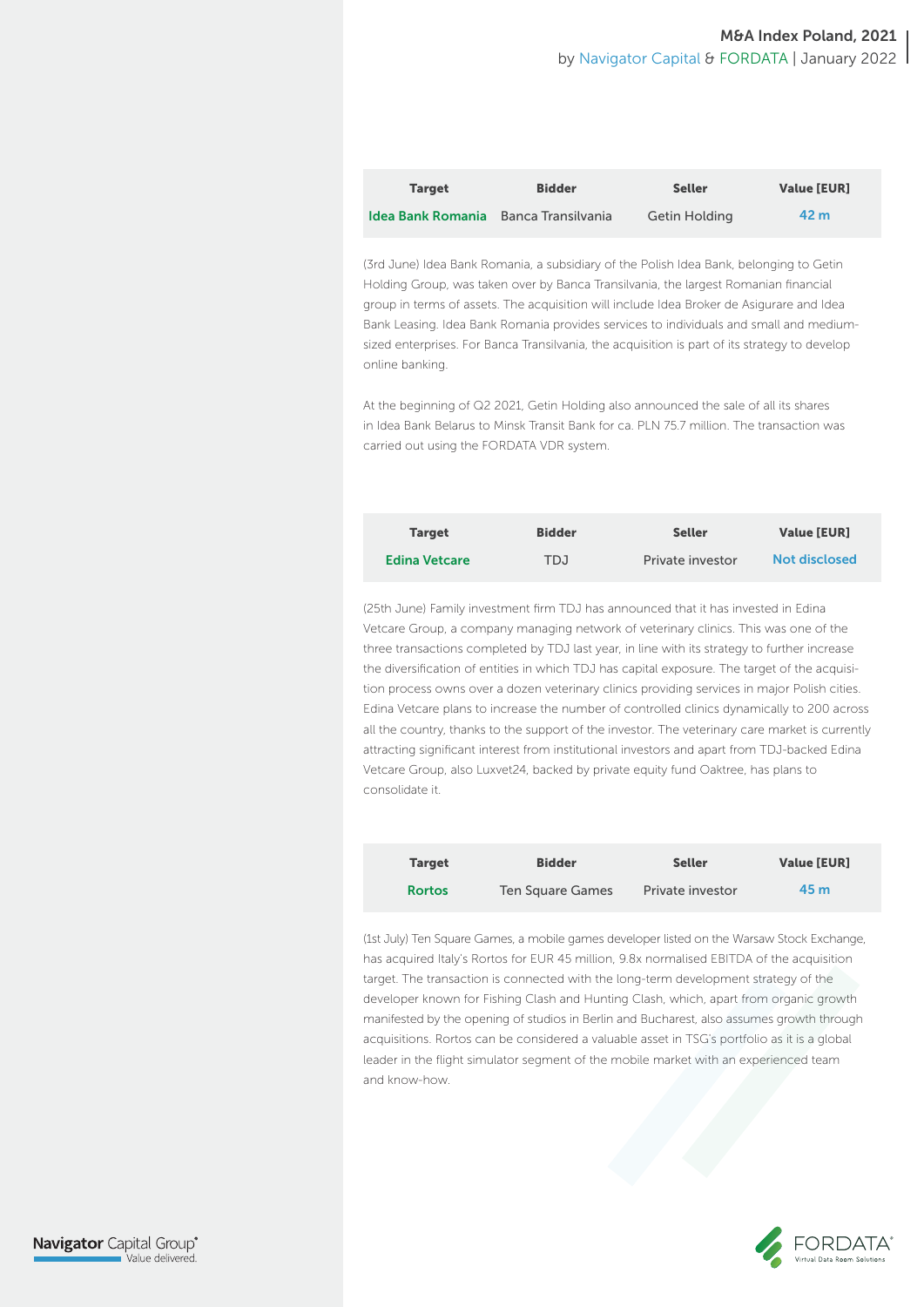| <b>Target</b>    | <b>Bidder</b> | <b>Seller</b>    | <b>Value [EUR]</b> |
|------------------|---------------|------------------|--------------------|
| <b>FreshMail</b> | Vercom        | Private Investor | 6.05 m             |

(6th July) FreshMail, a company focused on e-mail marketing, has become the target of an acquisition by Vercom, a company creating communication platforms in the cloud (CPaaS - Communication Platform-as-a-Service), which acquired 100% of shares. The acquisition relates to the company's long-term development strategy and was financed with the capital raised during the initial public offering (IPO) worth PLN 180 m, which took place in May. The final value of the transaction still may be a subject to change, as the agreement provides for an increase in the amount paid by the buyer by up to PLN 2m whether FreshMail achieves certain milestones by the end of 2022. Vercom identifies both revenue and cost synergies resulting from the transaction and the acquisition of around 6,500 customers due to cross-selling opportunities.

| <b>Target</b> | <b>Bidder</b> | <b>Seller</b> | <b>Value [EUR]</b> |
|---------------|---------------|---------------|--------------------|
| <b>Shoplo</b> | Shoper        | SumUp         | 3.8 <sub>m</sub>   |

(18th August) Shoper, a FinTech company with 15 years of experience offering software for the e-commerce industry, has acquired a 100% stake in Shoplo, a Polish startup that allows people to quickly start selling online. The transaction was worth EUR 3.8m. Shoplo is the third most popular provider of software for online shops, providing services to SME's in SaaS model on the Polish market. Thanks to the acquisition, Shoper has increased its customer base by nearly 5,000, moving closer to the ambitious milestone of 50,000 customers by 2026. The vision of the company's development is very appreciated by investors, which is reflected in the success of Shopper's IPO, during which 7.7 million shares worth approximately PLN 363 million were placed on the market and the reduction rate for individual investors was as high as 92.5%.

| <b>Target</b>        | <b>Bidder</b>                     | <b>Seller</b>       | <b>Value [EUR]</b> |
|----------------------|-----------------------------------|---------------------|--------------------|
| <b>Costa Express</b> | Coca-Cola HBC<br>(Poland&Baltics) | Costa Coffee Polska | Not disclosed      |

(25th August) Expanding its offer in the hot drinks segment on the Polish market, Coca-Cola HBC acquired the Costa Express brand, which is directed primarily to the HoReCa segment and offices. Thanks to the acquisition, the American giant will be able to offer Polish customers a product prepared in barista quality on the still growing coffee consumer market in the country. According to representatives of both companies, this transaction is a good example of a partnership, in which Costa Coffee's expert knowledge complements Coca-Cola HBC's experience in introducing and developing beverage products on the Polish market. The transaction was carried out using the FORDATA VDR system.



**Navigator** Capital Group® Value delivered.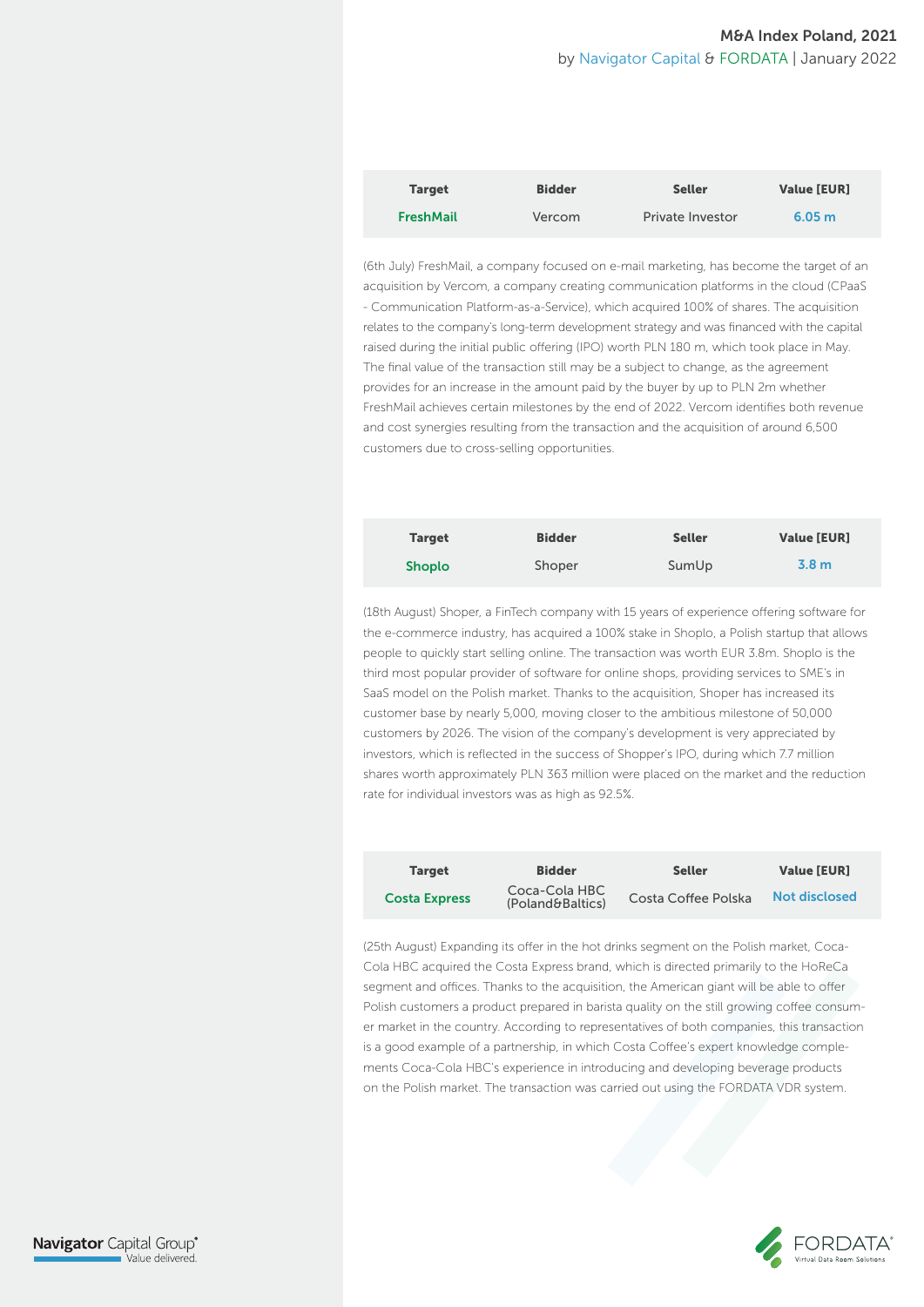| <b>Target</b>  | <b>Bidder</b>                                       | <b>Seller</b>    | <b>Value [EUR]</b>   |
|----------------|-----------------------------------------------------|------------------|----------------------|
| <b>PAD-RES</b> | JV Kajima Europe<br><b>&amp;Griffin Real Estate</b> | Private investor | <b>Not disclosed</b> |

(14th September) PAD-RES, a leading Polish developer focused on renewable energy, bacame a takeover target from the Joint Venture formed by Kajima Europe and Griffin Real Estate. The transaction of undisclosed value involved a 72% stake in the company. The buyers plan to continue the dynamic growth of the entity, which has been in existence for 11 years, focusing on investments in solar and wind power projects with a capacity of over 500MW. The Joint Venture will provide financing for the platform, enabling the development of the current PAD-RES portfolio, acquisition of new projects as well as greenfield investments. The founder of PAD-RES will remain in the company as a minority shareholder, still holding the position of CEO.

| <b>Target</b>     | <b>Bidder</b>              | <b>Seller</b>  | <b>Value [EUR]</b> |
|-------------------|----------------------------|----------------|--------------------|
| <b>UPC Polska</b> | <b>Play Communications</b> | Liberty Global | 1525 m             |

(22nd September) Play Communications, a telecommunications network operator that is part of Illiad Group, announced the success of negotiations regarding the acquisition of UPC Polska, an entity offering access to television, the Internet and mobile telephony. The transaction, completed at a multiplier of 9.3x EBITDAaL, will be finalized after obtaining the regulatory approval of the European Commission. Thanks to the acquisition, Play Communications will increase its user base to 17 million people, and will also accelerate the investment in fiber-optic networks process.

| <b>Target</b>             | <b>Bidder</b>            | <b>Seller</b>                          | <b>Value [EUR]</b> |
|---------------------------|--------------------------|----------------------------------------|--------------------|
| <b>CEDC International</b> | Maspex Wadowice<br>Group | <b>Russian Standard</b><br>Corporation | 857 m              |

(2nd November) Maspex, a Polish group operating in the food industry, has signed a conditional agreement with alcohol group Roust Corporation. The agreement covers the acquisition of Roust's subsidiary CEDC. The deal will make Maspex the market leader on the Polish vodka market and expand its product portfolio to include such brands as Zubrowka, Soplica, Absolwent and Bols. The transaction will also create the largest Polish food group with a turnover in excess of PLN 11 billion. If Maspex obtains approval from the UOKiK, this will be the 20th acquisition within the group. Previous acquisitions include Sequoia, Rio Bucovina, part of Agros-Nova business and Litex Juice.



**Navigator** Capital Group® Value delivered.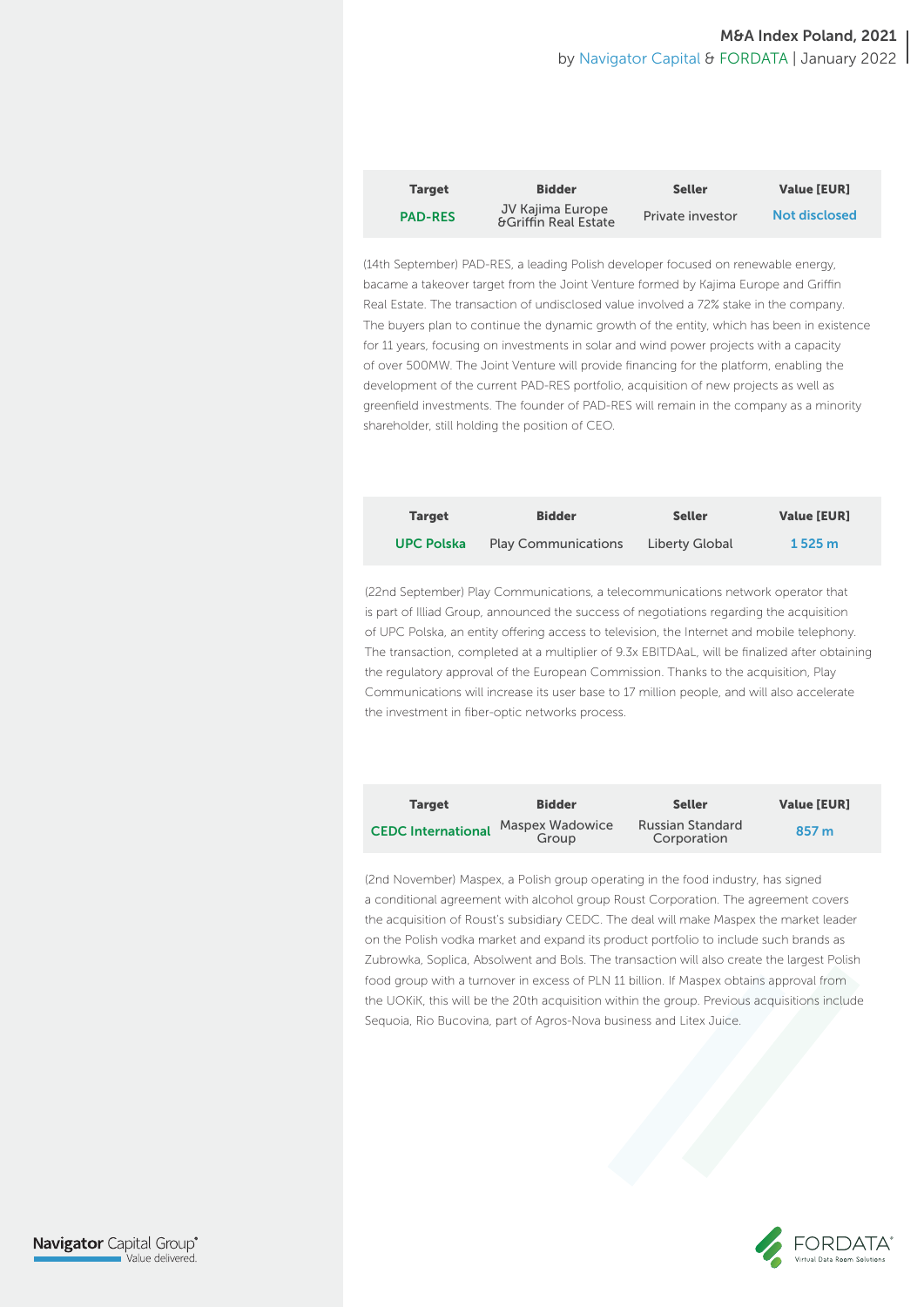| <b>Target</b>                | <b>Bidder</b> | <b>Seller</b>                            | <b>Value [EUR]</b> |
|------------------------------|---------------|------------------------------------------|--------------------|
| Mall Group, WE DO CZ Allegro |               | PPF, EC Investments,<br>Rockaway Capital | 880 m              |

(5th November) Allegro, the Polish e-commerce group, has acquired Mall Group, the leading e-commerce platform in Central and Eastern Europe, and WE|DO, the Czech logistics company, from the selling shareholders of PPF, EC Investments and Rockaway Capital. The planned acquisition will strengthen the companies' status as the leading platform for customers and sellers in CEE. Through the merger, customers will be able to list items for sale that will be offered to potential buyers in more countries. The acquired business comprises Mall Group's e-commerce assets and WE|DO's logistics assets, operating in the Czech Republic, Slovakia, Hungary, Slovenia, Croatia and Poland. The acquisition will bring together a number of popular brands such as Mall, mimovrste, czc.cz, WE|DO, Allegro, Ceneo, eBilet and One. Customers will be able to enjoy benefits already implemented in the Allegro infrastructure and loyalty privileges. The transaction is subject to antitrust and regulatory approvals and is expected to close in mid-2022.

| <b>Target</b>      | <b>Bidder</b>               | <b>Seller</b>     | <b>Value [EUR]</b> |
|--------------------|-----------------------------|-------------------|--------------------|
| <b>SALESmanago</b> | Perwyn/SilverTree<br>Eauity | Inwestor prywatny | $>100 \; m$        |

(30th November) Krakow-based marketing technology company SALESmanago will be acquired by private equity funds Perwyn and SilverTree Equity. The company's portfolio includes over 2.5 thousand clients from various sectors and employs over 300 highly qualified marketing and IT specialists. The investment will fuel the company's international expansion and support its objective to become the leading European SaaS platform for marketing automation and customer data focused on the mid e-commerce market. The company is growing rapidly with global giants such as BMW, Burger King and Starbucks as its customers.

| <b>Target</b> | <b>Bidder</b> | <b>Seller</b>    | <b>Value [EUR]</b>   |
|---------------|---------------|------------------|----------------------|
| <b>Norlys</b> | Avallon       | Private investor | <b>Not disclosed</b> |

(15th December) Polish private equity investor Avallon has acquired a 75% stake in Norwegian outdoor lighting manufacturer Norlys, with a production facility in Nowy Sącz that employs approximately 300 people. The acquisition includes the factory and distribution companies in Norway, Sweden and France. Norlys is a company with over 60 years of experience in manufacturing premium outdoor lighting suitable for harsh weather conditions. Its products are sold in many countries. The fund assumes that in a few years the company will become an attractive investment target for large industry players.

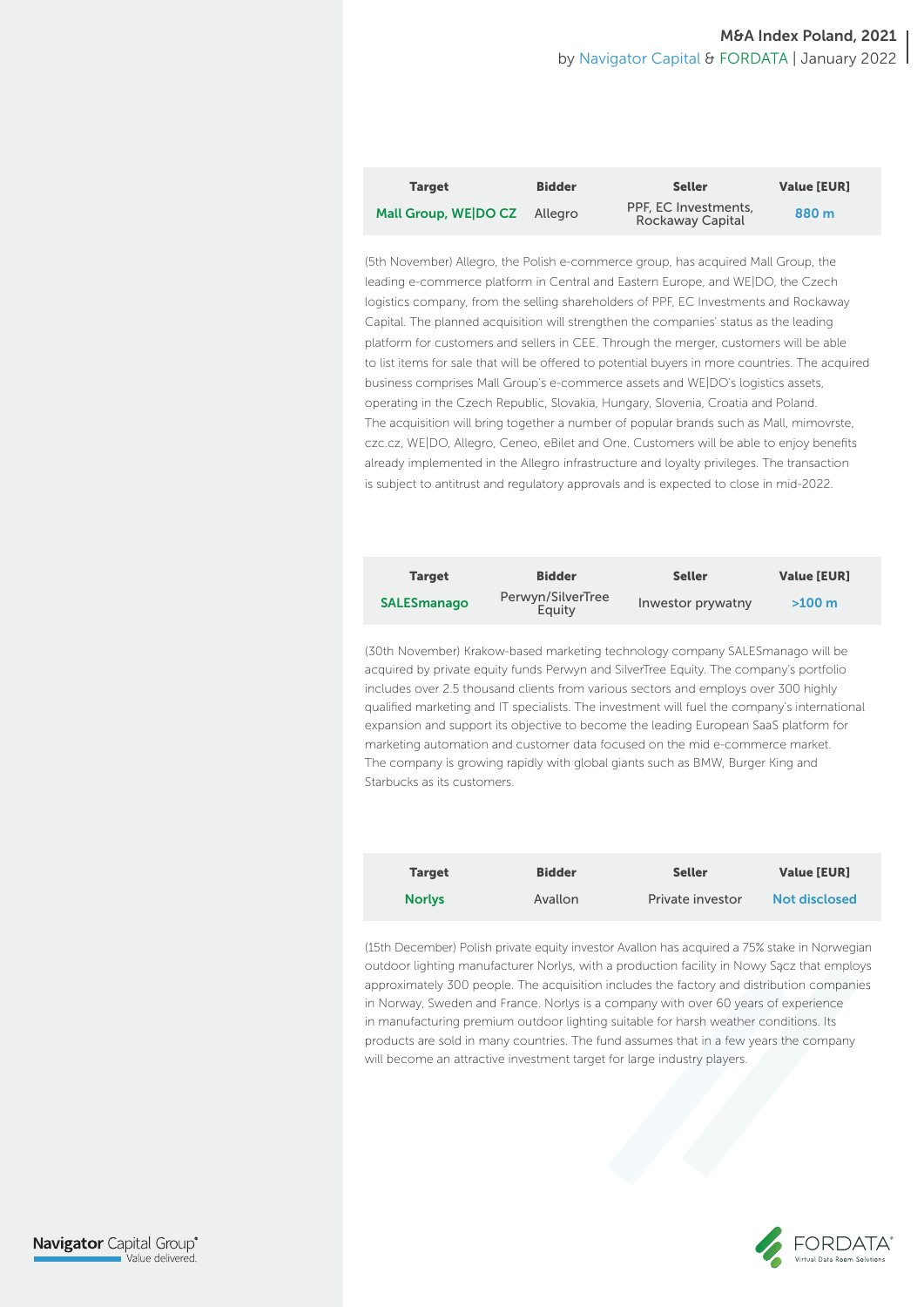## Navigator Capital

- Navigator Capital along with Dom Maklerski Navigator (Navigator Brokerage House) is the leading independent financial adviser, specializing in mergers and acquisitions and public and private issues of stocks and bonds.
- **During 15 years of its market presence, Navigator** Capital Group conducted over 100 transactions, of over 15 billion PLN total value.
- Through cooperation with international network of advisory firms associated in the Pandion Partners, Navigator Capital effectively handles international transactions.

## FORDATA

- **•** FORDATA is a pioneer on the Polish capital market. Based on Virtual Data Room technology, we support our clients in managing documents and communication during complex transactional processes.
- We support the largest M&A, IPO transactions, private equity investments, restructurings, projects associated with obtaining financing and privatizations in Poland and other countries of Central and Eastern Europe.
- **•** FORDATA systems increased safety and efficiency of hundreds of different types of transactions with a total value of over PLN 35 billion
- **•** FORDATA services are used by the industry leaders in Poland and abroad, including largest advisory companies, banks, legal advisors or Private Equity/Venture Capital funds, ie. Enterprise Investors, Enea SA, Home.pl, Grupa LOTOS, PZU SA, Grant Thornton, NFI Empik, ZELMER, Bank DNB, BOŚ Bank, Polimex Mostostal, Budimex, DM PKO Banku Polskiego, Deloitte Advisory, EY, KPMG Advisory, JSW, HAITONG and many others.



#### Business Partners



**Pandion**Partners

#### Authorised Adviser



*TO CATALYST* 

## **Contact**

Artur Wilk, Manager e: artur.wilk@navigatorcapital.pl t: +48 881 700 119

#### Navigator Capital S.A.

ul. Twarda 18, 00-105 Warsaw, Poland t: +48 22 630 83 33 f: +48 22 630 83 30 e: biuro@navigatorcapital.pl navigatorcapital.pl/en

Marcin Rajewicz Account Manager e: marcin.rajewicz@fordata.pl

t: +48 533 354 054

FORDATA sp. z o.o. Taczaka 24, 61-819 Poznań, Poland m: +48 533 354 054 e: office@fordatagroup.com fordatagroup.com

**Navigator** Capital Group<sup>®</sup> Value delivered.

## M&A Index Poland, 2021 by Navigator Capital & FORDATA | January 2022

| <b>Target</b> | <b>Bidder</b>         | <b>Seller</b>                     | <b>Value [EUR]</b> |
|---------------|-----------------------|-----------------------------------|--------------------|
| <b>Robyg</b>  | <b>TAG Immobilien</b> | Goldman Sachs Asset<br>Management | $\sim$ 550 m       |

(23rd December) German real estate company, TAG Immobilien, has acquired Poland's largest residential developer, Robyg. The seller was Bricks Acquisitions Limited, controlled by one of the world's leading investment managers Goldman Sachs Asset Management. Through the acquisition, TAG would like to accelerate its growth path and become a leading residential developer in Poland. Combined with Vantage Development, which was acquired two years ago, TAG will accelerate the construction of the largest portfolio of rental housing market in major Polish cities, comprising over 20,000 units to be completed by 2028. The acquisition should be completed in the first quarter of 2022, subject to approval by the antitrust authority.

| <b>Target</b>         | <b>Bidder</b> | <b>Seller</b>    | <b>Value [EUR]</b> |
|-----------------------|---------------|------------------|--------------------|
| <b>Edison Energia</b> | Polenergia    | Private investor | 16.5 <sub>m</sub>  |

(31st December) Edison Energia, a company that installs residential photovoltaic systems, has been acquired by Polenergia, a vertically integrated energy group based in Poland. The merger will allow Polenergia to significantly increase its PV market share and strengthen its position as a transformer of the Polish energy industry towards a zero-carbon economy. For the buyer, the acquisition will strengthen its nationwide sales network, enlarge its customer base and expand its portfolio of innovative products and services. The investment is in line with Polenergia's vision of creating value for stakeholders and will also enable customer participation in technological progress.

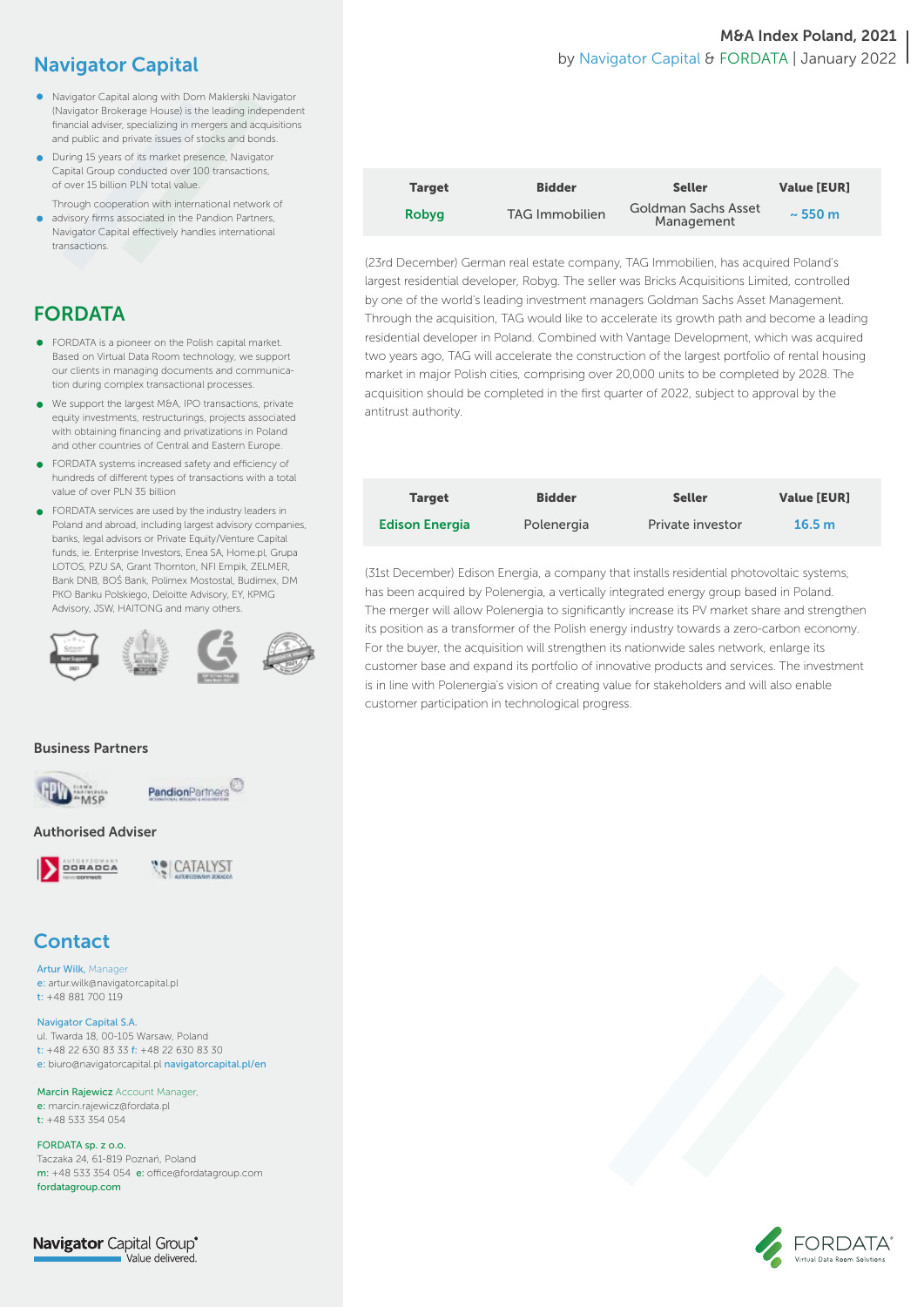

#### Marcin Rajewicz

Account Manager at FORDATA Real Estate expert

## Experts' comments

The total number of mergers and acquisitions in 2021 increased by almost a hundred compared to the previous year, also a record-high. 328 recorded acquisitions versus 229 a year ago is an exceptionally good result, although a plentiful transaction volume was not unexpected. This result was largely influenced by the extremely dynamic end of the year and further strengthening of the TMT industry. What was the sectoral structure of the M&A market in the twelve months under analysis?

## Even more technology

Even despite such a large increase in the total number of transactions, the TMT sector managed to significantly improve the last year's result on the side of the acquired entities - from 22% to 26%. This is an increase from 52 to as many as 85 completed M&A projects. This trend reflects the enormous importance of the adoption of digital technologies as one of the best ways to optimize processes in enterprises: relatively easy to integrate and highly scalable. At a time when one of the main factors hampering the growth of the IT sector today is the shrinking resources of specialists, the M&A process is also a way to provide companies with an influx of new talent. Among the most interesting transactions of 2020 we observed in this sector were, among others, the acquisition of 100% of Freshmail shares for over **EUR 6 million** by Vercom, the developer of CPaaS platforms, which will allow the buyer to increase the customer base and benefit from synergies. In turn, the Norwegian provider of Managed Mobility Services, Techstep, took over Famoc, a Polish provider of mobile services, for over EUR 10 million, which will translate into a mutual extension of the offer and will enable both companies to reach new markets.

## Growth of the Bio/Med sector

Last year, the presence of the biotechnology and healthcare sector on the side of the transaction goals was more visible - from 19 acquisitions in 2020 to 30 in the analyzed one, as well as on buyers' - from 14 to as many as 29. A large share - 7 transactions - was taken by Medicover, which in 2021 took over mainly the fitness chains: Fit Forma, Quan Fit and Fitarena. The medical industry is currently subject to two main trends: on the one hand, it is a consolidation that allows improving the market position and increasing the customer base within the main activity, and on the other hand, expanding the offer with new services and securing a technological base. Interestingly, last year we did not observe any acquisitions aimed at developing digital services and e-commerce in the Life Science industry. Apart from TMT, it is still the domain of the financial, service and production sectors.

## Leverage through e-commerce

Not only due to the pandemic, but also the changing behaviour of customers who are more and more willing to choose online shopping, the demand for e-commerce platforms is growing, which also translates to greater activity on the mergers and acquisitions market. In 2021, over 31% of all acquired TMT companies were e-commerce solutions, which is an increase of over 80% compared to 2020 (17% e-commerce). In turn, the transactions themselves were almost three times more - an increase from

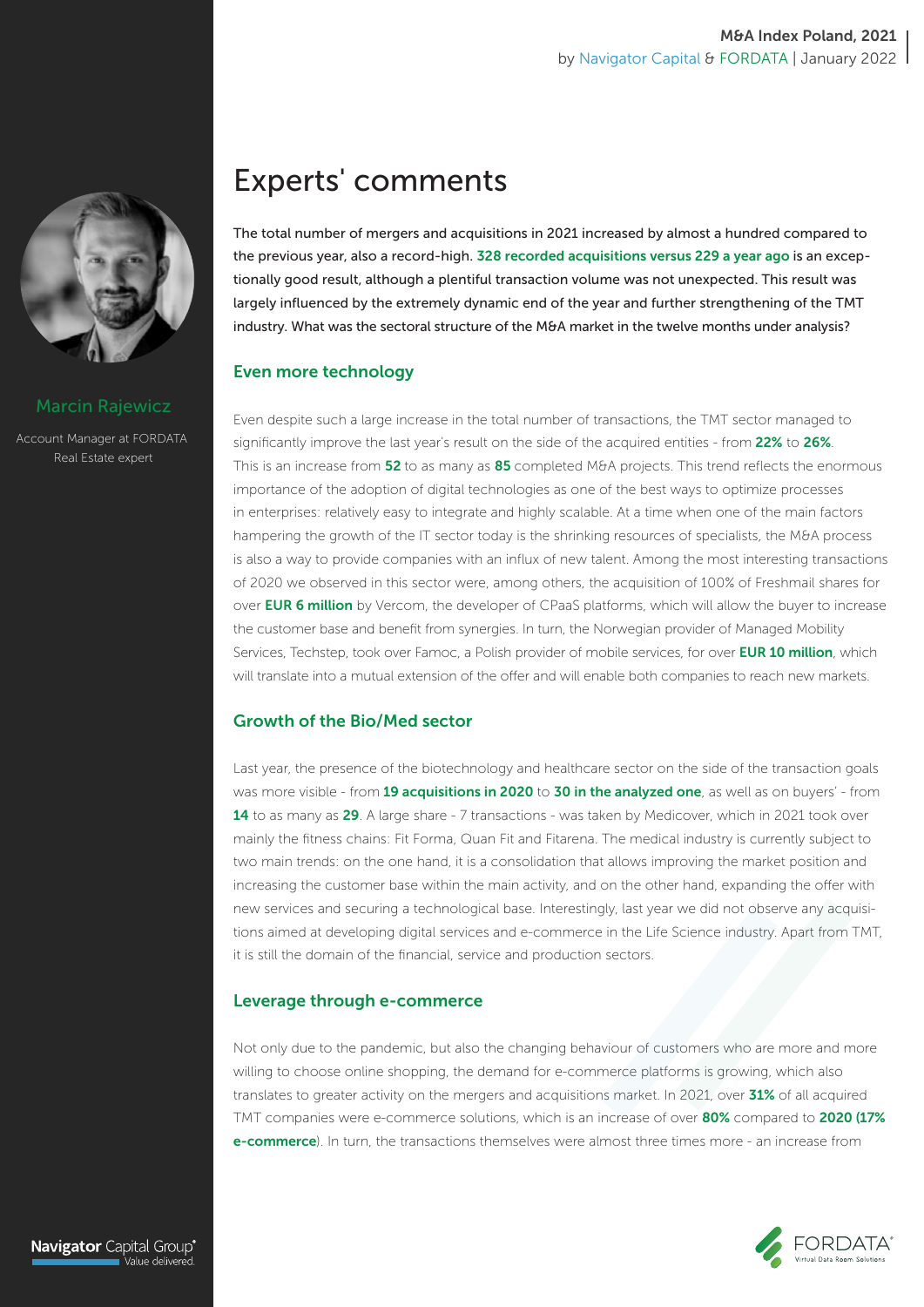9 in 2020 to 27 in 2021. Those interested in buying such solutions were - apart from TMT sector companies, for which the expansion of the customer base and acquiring IT specialists are of particular value in this type of acquisitions - service and production companies (5 acquisitions), financial companies (4 acquisitions) and PE / VC funds (3 acquisitions).

#### VDR - the choice of the real estate industry

We estimate that in the analyzed period the use of the Virtual Data Room system on the M&A market was **approx. 45%**. Importantly, information security in the Real Estate industry in 2021 was important not only for the commercial real estate segment, but also - to an unprecedented extent - for the residential segment. Thanks to VDR, developers have the ability to exercise greater control over the flow of documentation, which contributes to faster project implementation. The housing market grew dynamically last year. It is worth mentioning that due to high prices, the share of institutional entities with more capital will become more and more visible among buyers.

#### 4Q 2021 - record-breaking, like the whole year

102 M&A transactions in the last quarter of 2021 is a historic result for Polish M&A. This is an increase by 36 acquisitions compared to the third quarter of 2021 and by 41 in the year-on-year statement. The share of the TMT sector - the leader among the acquired entities - decreased from 30% to 27% y-o-y, however, it is still 8 transactions more than last year (20 acquisitions in Q4 2020) and 7 than in the previous quarter. Also among buyers, TMT companies were the most active in the quarter, with as many as 25 transactions – 12 more than in the previous year. However, the number of acquisitions made by PE / VC funds decreased by half - from 17 to 8 compared to the same quarter of 2020.